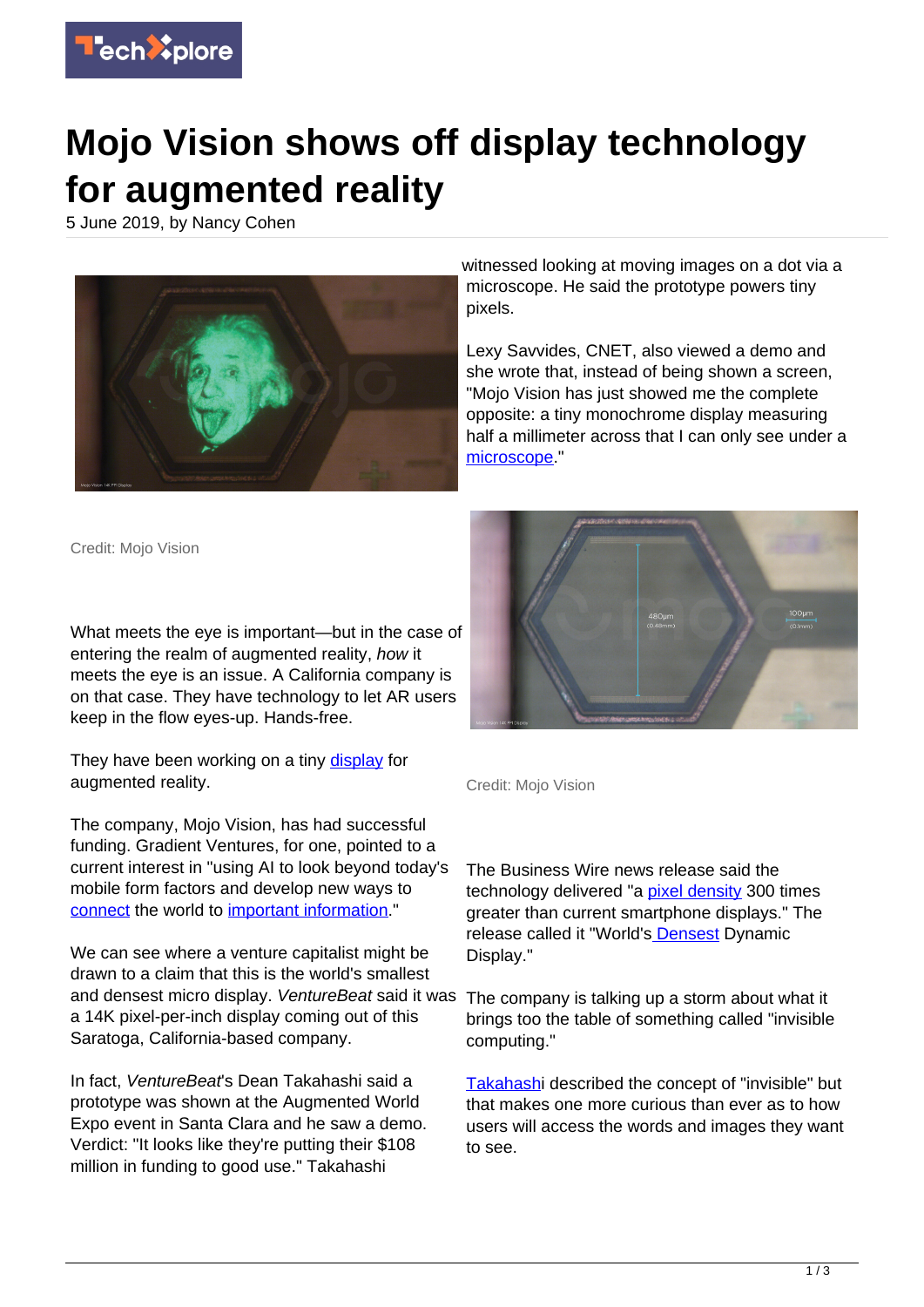

"Mojo envisions the future of computing—invisible computing—which imagines a world where information is there when you need it, technology fades away, and you can freely connect with others in a more meaningful and confident way." IEEE Spectrum's note is especially interesting. Samuel Moore wrote, "basically information that's there when you need it and gone when you don't."

OK, so the AR-related premise is that one ought to be able to receive and share information that is immediate and relevant but not in a way that may distract attention from the world in front of that person.

Think "high-density microLEDs," as does the vice president of displays at Mojo Vision.



Credit: Mojo Vision

Screens with smaller pixels will deliver a nearly invisible low-power display— without the distraction of today's [mobile devices.](https://techxplore.com/tags/mobile+devices/) "This prototype," said Paul Martin, "demonstrates the capability MicroLEDs have to create more seamless AR experiences."

Entering into Mojo's world means hanging loose on the concept of screen as you know it, in preparation Martin was quoted in IEEE Spectrum: "MicroLED for encounters with augmented reality.

MicroLEDs require approximately 10 percent of the Vision's. "The dimensions of it are purpose built for power of current LCD displays, and at 5 to 10 times the application we're going to use it for." higher brightness than OLED, said the news release.

Samuel Moore in IEEE Spectrum wrote that "Like" other microLED companies looking to power augmented reality devices, Mojo Vision builds it gallium-nitride microLEDs as an array and then bonds the array to a silicon CMOS [backplane](https://spectrum.ieee.org/tech-talk/semiconductors/optoelectronics/this-microled-display-is-smaller-than-a-bug) that switches them on and off."

The "less intrusive" advantage of their technology appeared to dominate in their promotional messages. Mike Wiemer, CTO at Mojo Vision, said. "Today's devices are tethered to us and often create a barrier to personal interactions. Now is the time for us to rethink the delivery of that information so that it is less intrusive. Our team has designed and built ground-breaking display technologies with this intent in mind."

So, with all that in mind, the technology itself is clear but what will a product look like? What is the intent?



Credit: Mojo Vision

CNET's Savvides said, "Mojo Vision wouldn't give me an indication of when we're likely to see their final product come to [market](https://www.cnet.com/news/mojo-visions-miniature-display-actually-made-me-excited-about-ar/) or how much it would potentially cost."

displays targeted at AR are typically measured in centimeters, not fractions of a millimeter like Mojo

You cannot blame IEEE Spectrum for not trying to